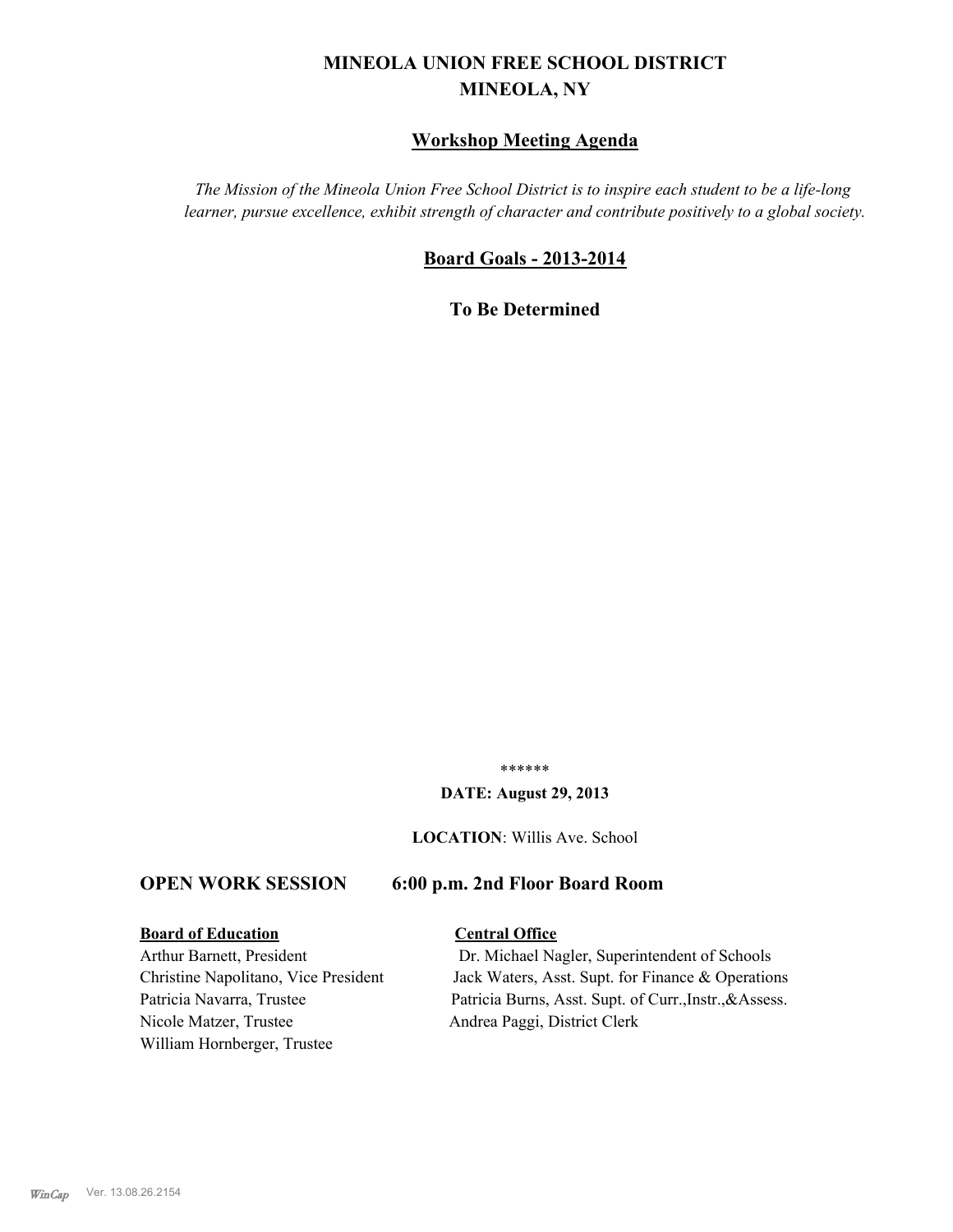**A. Call to Order B. Pledge of Allegiance C. Reading of Mission D. Moment of Silent Meditation**

### **E. Dais & Visitor Introductions**

#### **F. High School Student Organization Report**

(No report until school resumes)

#### **G. BOE Reports**

- **a. Comments from Board Trustees**
- **b. Comments from Board President**
- **c. Comments from Superintendent**

#### **H. Old Business**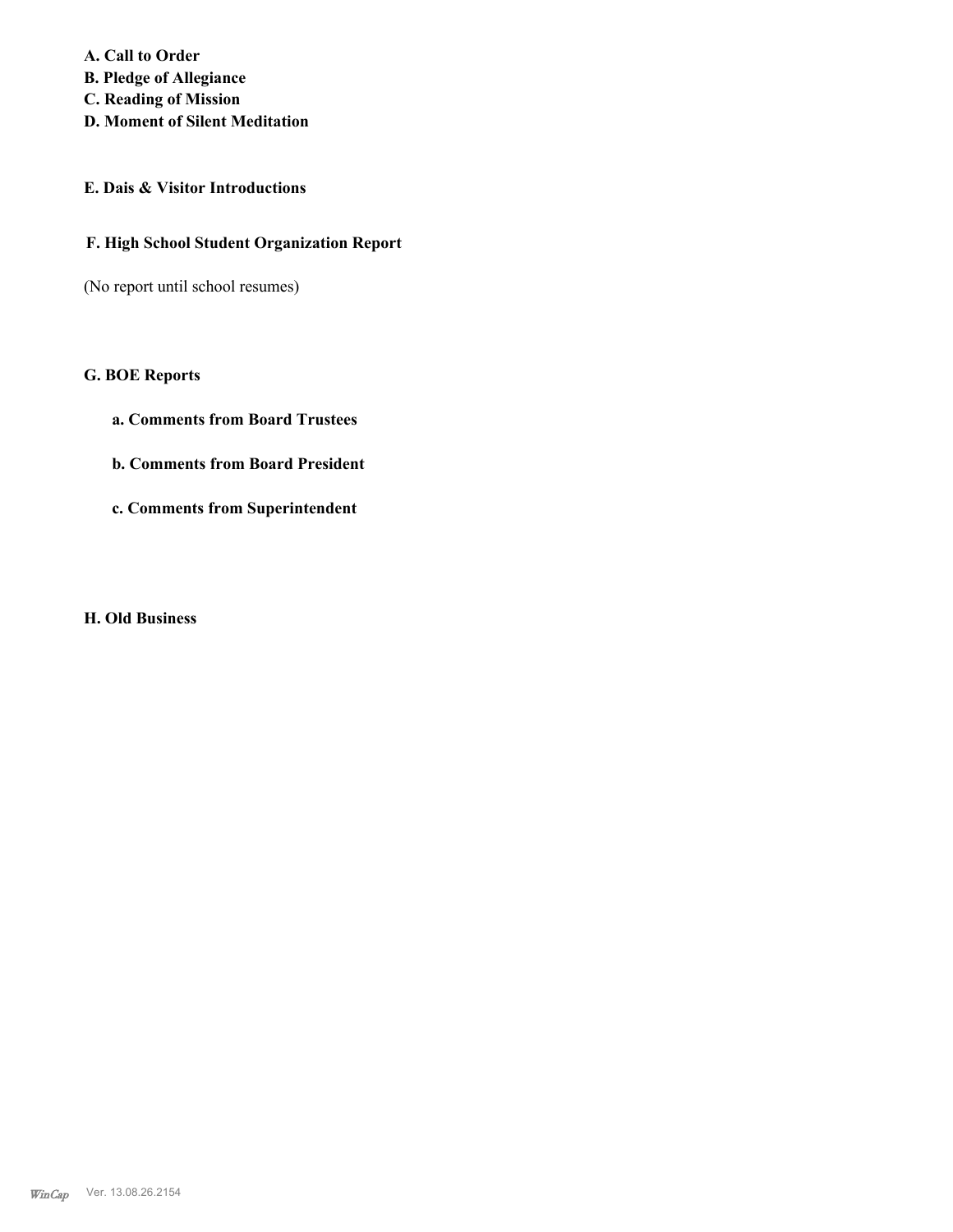#### **I. New Business**

#### **Amendment to the Harbor Day Care Lease**

**RESOLUTION # 10 -BE IT RESOLVED** that the President of the Board of Education of the Mineola UFSD is authorized to execute the contract with Harbor Day Care Center, Inc.

| <b>Motion:</b><br>Second: |     |
|---------------------------|-----|
| Yes:                      | No: |
|                           |     |
|                           |     |
|                           |     |
| Passed:                   |     |

#### **Manage Mobility Customer Service Agreement**

**RESOLUTION # 11 -BE IT RESOLVED** that the President of the Board of Education of the Mineola UFSD is authorized to execute the contract with Manage Mobility.

| <b>Motion:</b><br>Second: |     |  |
|---------------------------|-----|--|
| Yes:                      | No: |  |
|                           |     |  |
|                           |     |  |
|                           |     |  |
|                           |     |  |
|                           |     |  |

**Passed: \_\_\_\_\_\_\_\_\_\_\_\_\_**

### **Roll-Over of 2012-2013 APPR Plan**

**RESOLUTION # 12- WHEREAS,** the District has been unable to reach final agreement on a 2013-2014 Annual Professional Performance Review ("APPR") Plan; and

**WHEREAS,** the State Education Department requires that the District submit an Implementation Certification Form by August 30, 2013 regarding the status of its APPR Plan for the 2013-2014 school year;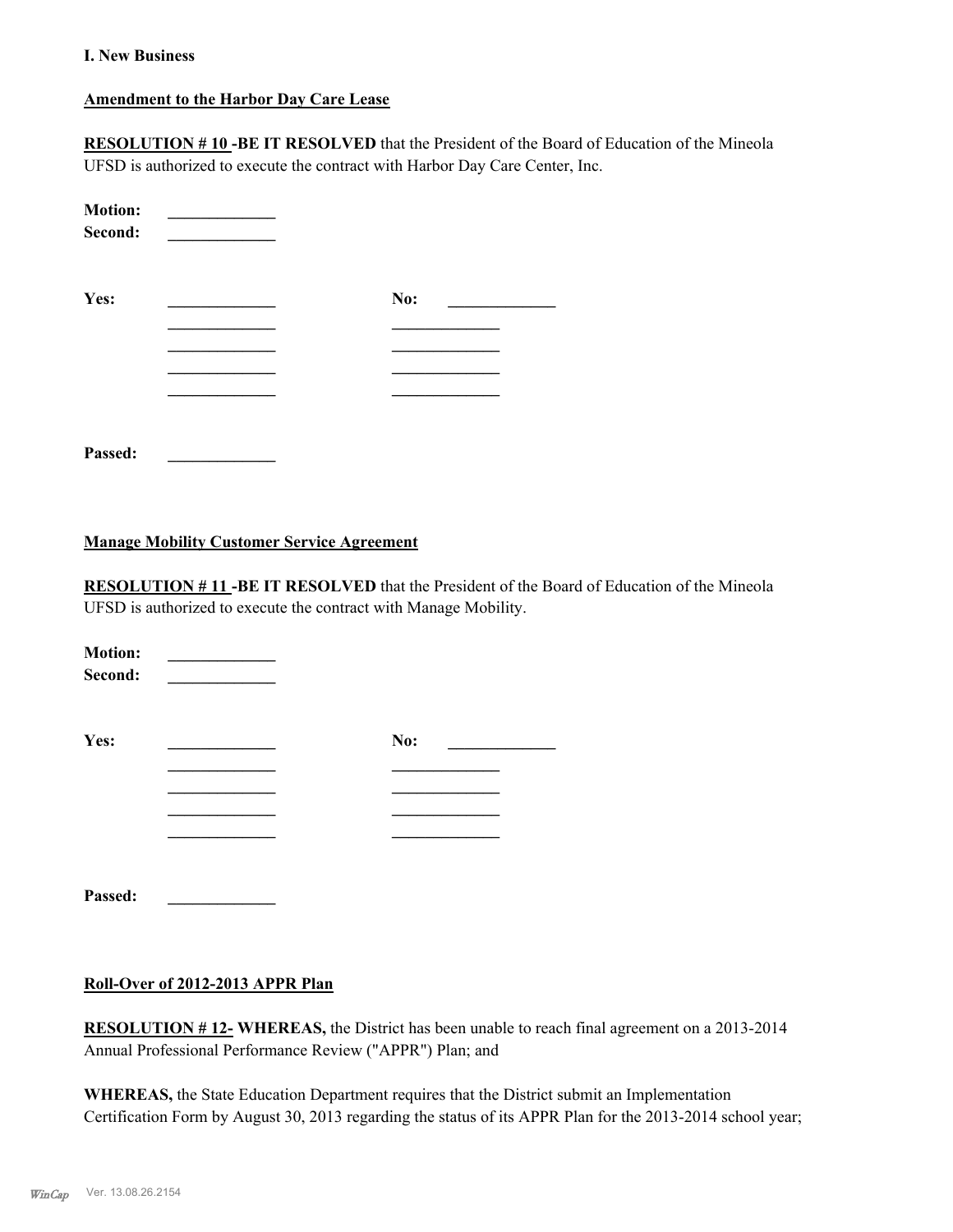**NOW, THEREFORE, BE IT RESOLVED,** that the Board of Education hereby authorizes the President of the Board of Education and the Superintendent of Schools to execute the Implementation Certification Form for the District's 2013- 2014 APPR Plan, which form shall certify that the District's current APPR Plan in effect for the 2012- 2013 school year shall remain in effect until a subsequent plan is agreed to; and

**BE IT FURTHER RESOLVED,** that the Board of Education authorizes the Superintendent of Schools or his or her designee to submit this form to the State Education Department.

| <b>Motion:</b><br>Second: |     |
|---------------------------|-----|
| Yes:                      | No: |
|                           |     |
|                           |     |
|                           |     |
|                           |     |
|                           |     |
|                           |     |

**Passed: \_\_\_\_\_\_\_\_\_\_\_\_\_**

#### **J. Consensus Agenda**

**RESOLUTION # 13 -BE IT RESOLVED** that the Board of Education approves the consensus agenda items J.1.a. through J.6.a.1., as presented.

| <b>Motion:</b><br>Second: |     |
|---------------------------|-----|
| Yes:                      | No: |
|                           |     |
|                           |     |
|                           |     |
|                           |     |
|                           |     |

#### 1. **Accepting of Minutes**

**Passed: \_\_\_\_\_\_\_\_\_\_\_\_\_**

That the Board of Education accepts the minutes of May 9, 2013 Budget Hearing/Workshop Meeting, May 16, 2013 Business Meeting, May 21, 2013 Special Meeting, June 5, 2013 Workshop Meeting, June 11,2013 Special Meeting, June 20, 2013 Business Meeting and July 2, 2013 Reorganization/Workshop Meeting as presented. a.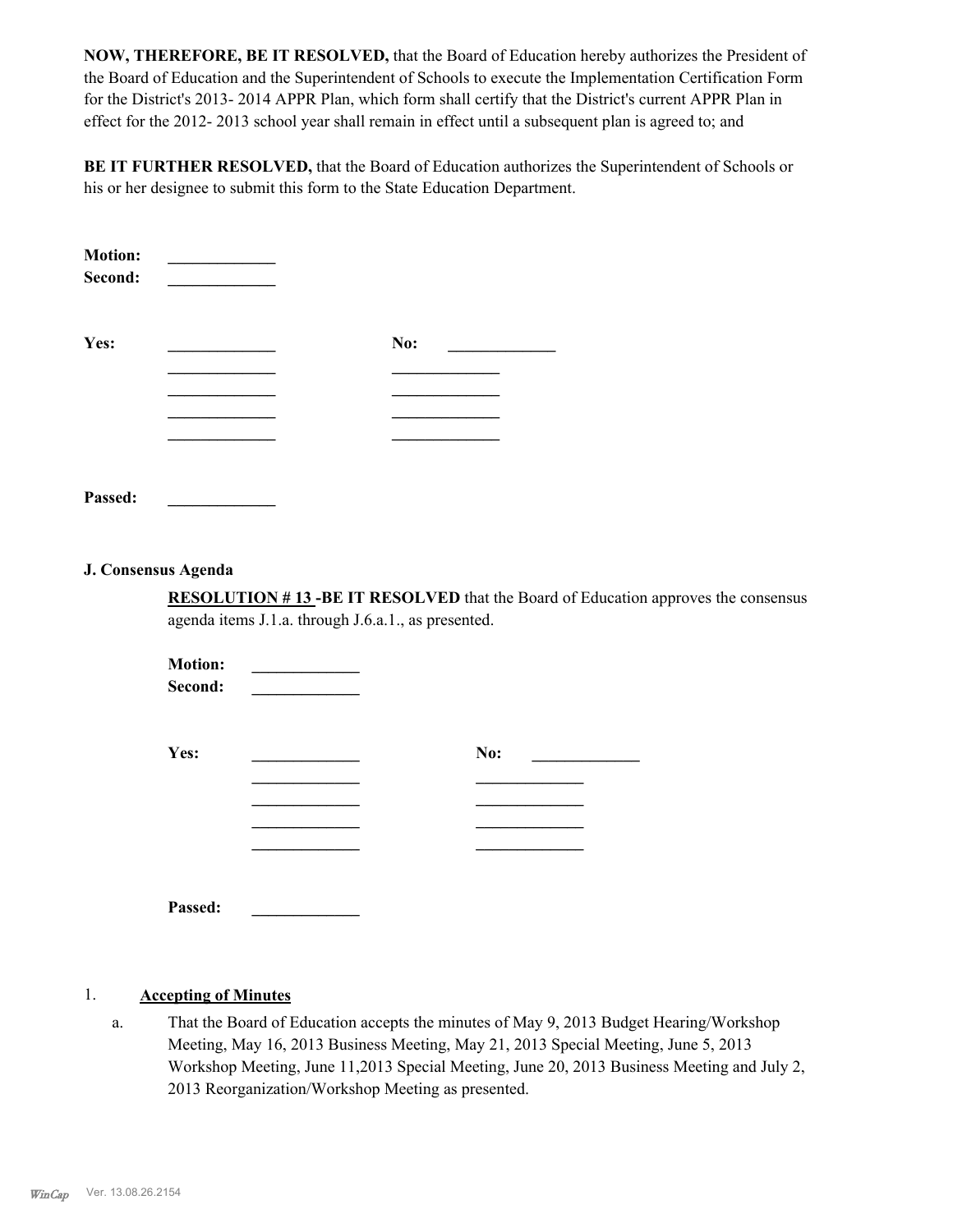## 2. **Instruction**

- a. Appointments Instruction
- The Board of Education approves the appointment of Karin Weidlein, to the position of Probationary Spanish Teacher, effective September 1, 2013. Probationary Period: September 1, 2013 to August 31, 2016. Salary: BA, Step 1, \$58,414. 1.
- The Board of Education approves the re-appointment of Maria Santangelo, to the position of part time (.2) Home & Careers Teacher, effective September 1, 2013 to June 30, 2014. Salary: .2 of MA+60, Step 13, \$116,097 equalling \$23,219 2.
- The Board of Education approves the re-appointment of Heather Hazen, to the position of part time (.5) Reading Teacher, effective September 1, 2013 to June 30, 2014. Salary: .5 of MA+30, Step 9, \$97,059 equalling \$48,529. 3.
- The Board of Education approves the re-appointment of Hilary Pavels, to the position of part time (.6) Physical Education Teacher, effective September 1, 2013 to June 30, 2014. Salary: .6 of MA, Step 1, \$67,942 equalling \$40,765. 4.
- The Board of Education approves the re-appointment of John Fretz, to the position of part time (.6) Social Studies Teacher, effective September 1, 2013 to June 30, 2014. Salary: .6 of BA, Step 1, \$58,414 equalling \$35,048. 5.
- The Board of Education approves the appointment of Roneldy Pingitore, to the position of Leave Replacement Teacher, for Lisa Balogh-Richards, effective September 1, 2013 to June 30, 2014. Salary: MA, Step 1, \$67,942. 6.
- The Board of Education approves the appointment of Sarah LaSorsa, to the position of part time (.6) Leave Replacement Music Teacher, for Joseph Owens, effective September 1, 2013 to on or before June 30, 2014. Salary: .6 of BA, Step 1, \$58,414 equalling \$34,048 pro-rated. 7.
- The Board of Education approves the appointment of Robert Mendes, to the position of Leave Replacement Teacher, for Meghan Grieco, effective September 1, 2013 to on or before June 30, 2014. Salary: MA, Step 1, \$67,942 pro-rated. 8.
- The Board of Education approves the re-appointment of Annette Amber, to the position of part time (.5) Pre-Kindergarten Teacher, effective September 1, 2013 to June 30, 2014. Salary: .5 of \$42,000 equalling \$21,000. 9.
- The Board of Education approves the appointment of Michelle Topel, to the position of Leave Replacement Teacher, for Iyla Wilson, Grade 1, Meadow Drive, effective September 1, 2013 to on or before June 30, 2014. Salary: BA, Step 1, \$58,414. 10.
- The Board of Education approves the appointment of Lisa Spyridon, to the position of Leave Replacement Science Teacher, for Surabhi John at Mineola High School, effective September 1, 2013 to on or before June 30, 2014. Salary: MA, Step 1, \$67,942 pro-rated. 11.
- The Board of Education approves the appointment of Jillian Vento, to the position of Leave Replacement Special Education Teacher, for Melissa Koenig, at Meadow Drive, effective September 1, 2013 to on or before June 30, 2014. Salary: MA, Step 1, \$67,942 pro-rated. 12.
- That the Board of Education approves the appointment of James Browning, to the position of Leave Replacement Foreign Language Teacher, for Eleni Theodorakis, at Mineola High School, effective September 1, 2013 to on or before June 30, 3014. Salary: MA, Step 1, \$67,942 prorated. 13.
- That the Board of Education approves the appointment of Sandi Yarow, to the position of part time (.6) Special Education Teacher, effective September 1, 2013 to June 30, 2014. Salary: .6 of MA+30, Step 1, \$72,466 equalling \$43,480. 14.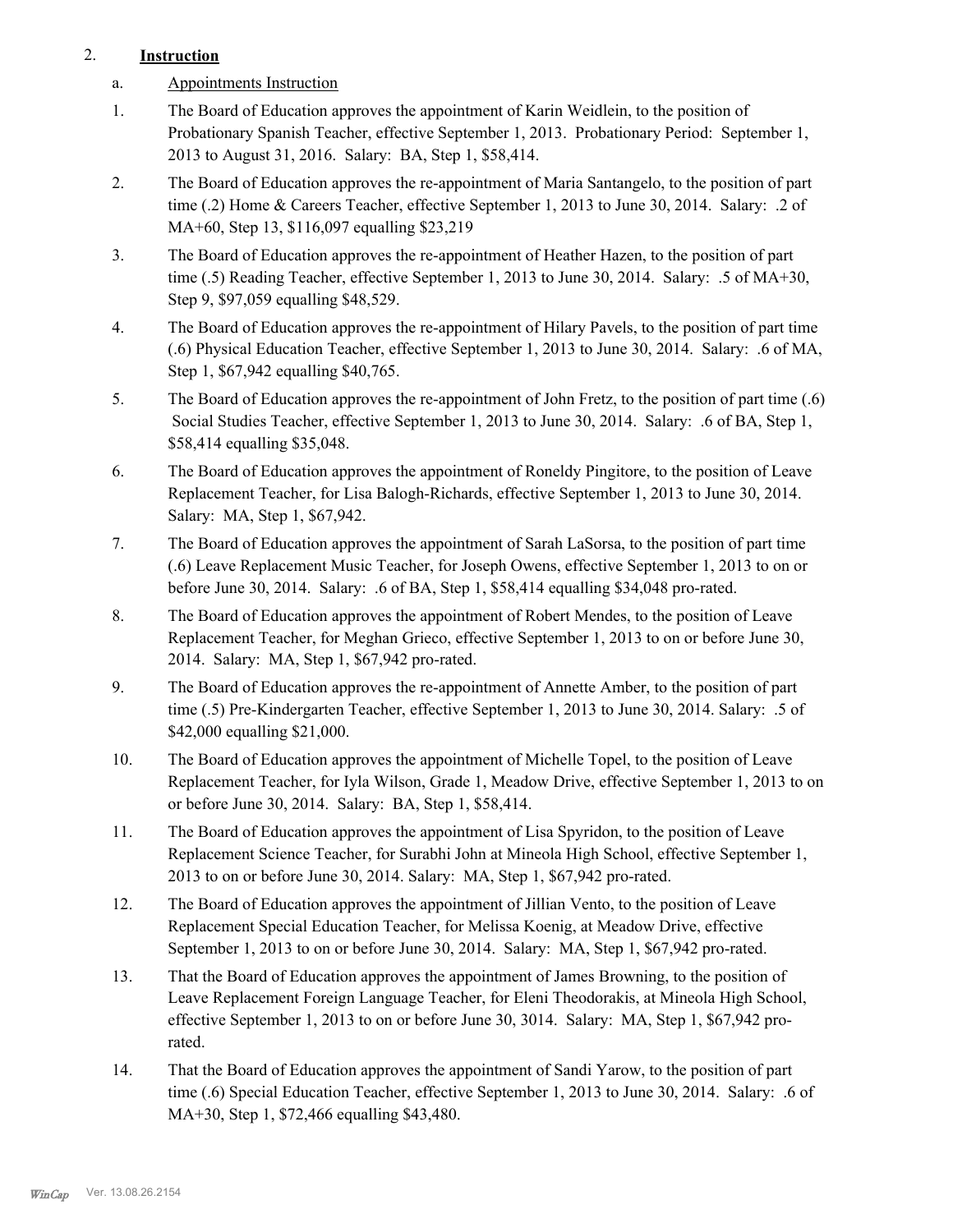Appointment(s) Coaches b.

| That the Board of Education approves the appointment of the following coaches for 2012-2013 |  |
|---------------------------------------------------------------------------------------------|--|
| vear:                                                                                       |  |

| <b>POSITION</b>            | <b>EMPLOYEE NAME</b>    | <b>STEP</b>    | <b>STIPEND</b> |
|----------------------------|-------------------------|----------------|----------------|
| Football-Varsity           | Daniel Guido            | $\overline{3}$ | \$10,691.00    |
| Football-Assistant         | John J. Tortora         | 3              | \$7,307.00     |
| Football-Assistant         | Helmut Bohringer        | 3              | \$7,307.00     |
| Football-Junior Varsity    | Mark Miller             | 3              | \$6,791.00     |
| Football- Jr. Varsity Asst | Glenn M. Cocoman        | 3              | \$6,282.00     |
| Football- Jr. High         | <b>Matthew Antoniou</b> | 3              | \$6,282.00     |
| Football- Jr. High Asst.   | Christopher M. Schacca  | 2              | \$5,101.00     |
| Soccer-Varsity             | Paulo A. Pereira        | 3              | \$7,809.00     |
| Soccer-Varsity Asst        | Albert Cavalluzzo       | 3              | \$5,323.00     |
| Soccer-Junior Varsity      | Peter A. Blum           | 3              | \$5,433.00     |
| Soccer-Junior High         | Joseph P. Cerulli       | $\overline{2}$ | \$4,249.00     |
| Soccer-Junior High         | Donald A. Leopardi      | 3              | \$4,764.00     |
| Soccer-Varsity             | Katherine P. Bennett    | 3              | \$7,809.00     |
| Soccer-Varsity Asst        | Tara M. McDonnell       | 3              | \$5,323.00     |
| Soccer-Junior Varsity      | Bruce M. Vatske         | 3              | \$5,433.00     |
| Soccer-Junior High         | Dena L. Zornberg        | $\overline{c}$ | \$4,249.00     |
| Soccer-Junior High         | Kevin A. Murphy         | $\overline{2}$ | \$4,249.00     |
| Volleyball-Varsity         | Hyunah Park             | 3              | \$7,809.00     |
| Volleyball-Junior Varsity  | <b>Hilary Pavels</b>    | 3              | \$5,433.00     |
| Golf                       | Alfred Weidlein, Jr     | 3              | \$4,411.00     |
| <b>Cross Country</b>       | Thomas J. Leninger      | 3              | \$5,433.00     |
| Football- Jr. High Asst.   | Mario Villa             | 3              | \$5,770.00     |
|                            |                         |                |                |

#### Appointment(s) Club/Stipends c.

That the Board of Education approves the following Club/stipend recommendatios for 2012-2013 year:

| <b>POSITION</b>          | EMPLOYEE NAME | <b>STIPEND</b> |
|--------------------------|---------------|----------------|
| Cheerleader Advisor-Fall | Laura Kligman | \$3,367.00     |

#### Appointment(S) Band Camp d.

That the Board of Education approves the following staff members for Band Camp, a self funded program. (Salary, hourly summer wages are based on the MTA contractual rates):

|     | <b>POSITION</b>                | <b>EMPLOYEE NAME</b> | <b>STEP</b> | <b>STIPEND</b> |
|-----|--------------------------------|----------------------|-------------|----------------|
| . . | <b>Instructional Chaperone</b> | Carlo Villanueva     |             | \$830.00       |

#### 3. **Instruction: Contracted**

a.That the Board of Education approves an agreement between the Mineola UFSD and Linda Annapolen, consultant to perform Instruction coaching with the teachers in Fundations and Professional Development workshops for the 2013-2014 schoolyear.

b.That the Board of Education approves a agreement between the Mineola UFSD and Michael Joseph, Nassau BOCES Math Consultant to perform Instructional coaching with the Kindergarten teachers in common Core Math training for 2013- 2014 school year.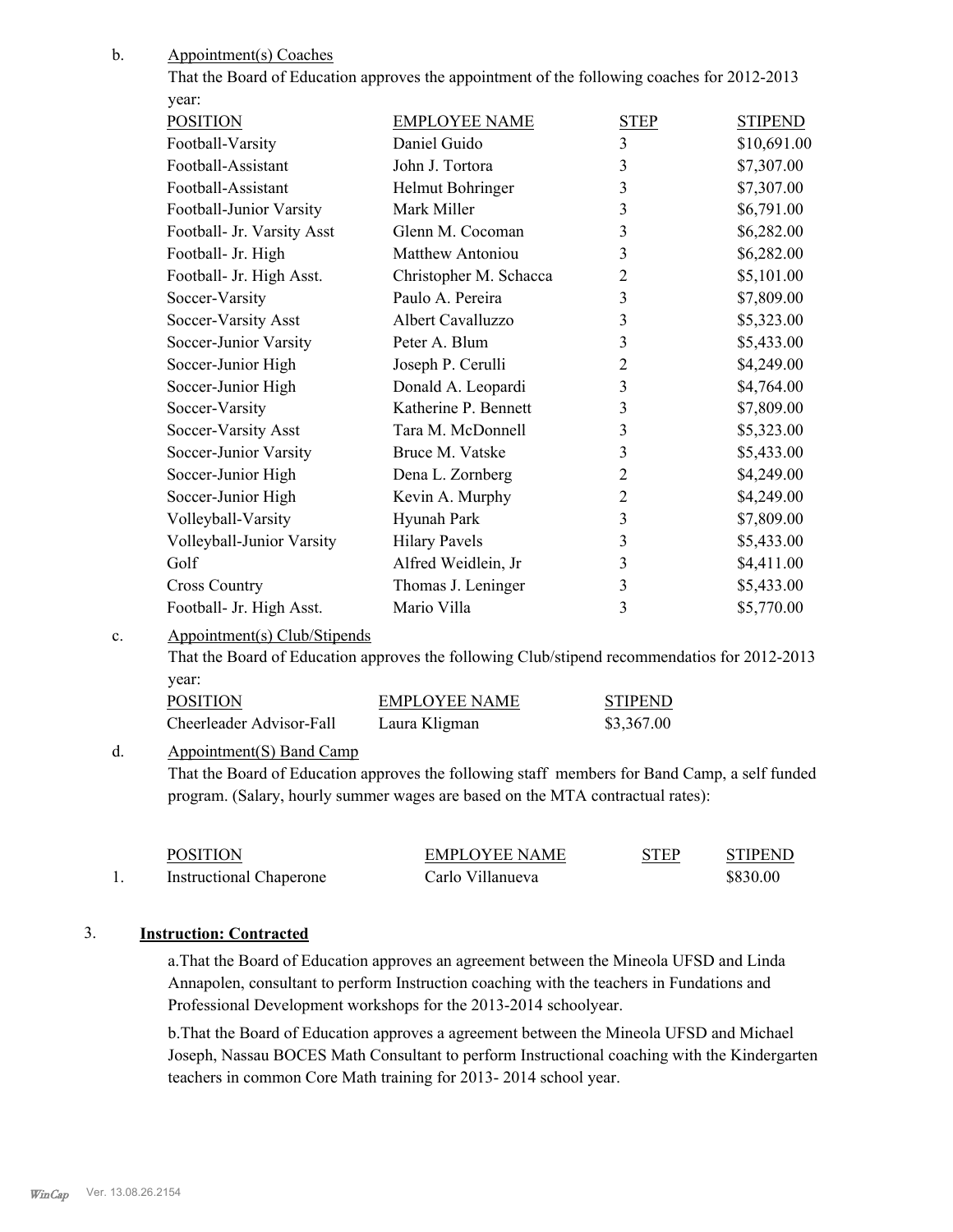#### 4. **Civil Service**

- a. Leave(s) of Absence
- That the Board of Education approve a paid Medical Leave of Absence to Matthew Bielawa Jr, Bus Driver/Asst Head Mechanic, effective August 27, 2013, due to surgery. He will return in approximately six to eight weeks at doctor's discretion. 1.
- b. Abolish Position
- 1. That the Board of Education abolishes the positon of co-teacher aide.

# 5. **Business /Finance**

## a. **Treasurer's Report**

That the Board of Education accepts the Treasurer's report for the period ending June 30, 2013 and directs that it be placed on file.

#### b. **Approval of Invoices and Payroll**

That the Board of Education accepts the Invoices and Payroll for the period ending July 31, 2013

| General Warrant #1 | July 17, 2013 | \$833,448.73 |
|--------------------|---------------|--------------|
| A/P Warrant #1     | July 17, 2013 | \$410,133.09 |
| General Warrant #2 | July 31, 2013 | \$329,823.63 |
| A/P Warrant # 2    | July 31, 2013 | \$116,982.05 |

## **TOTAL EXPENSES \$1,690,387.50**

PAYROLL  $\#$  1 &  $\#$  2

| General | \$535,430.37 |
|---------|--------------|
| F Fund  | \$546,381.40 |

#### **TOTAL PAYROLL \$1,081,811.77**

#### 6. **Other**

a. Salary Increase:

1. That the Board of Education approves the 2% increase for JoAnn Greene, Internal Claims Auditor, placing her annual stipend at \$18,103 for the 2013-2014 school year.